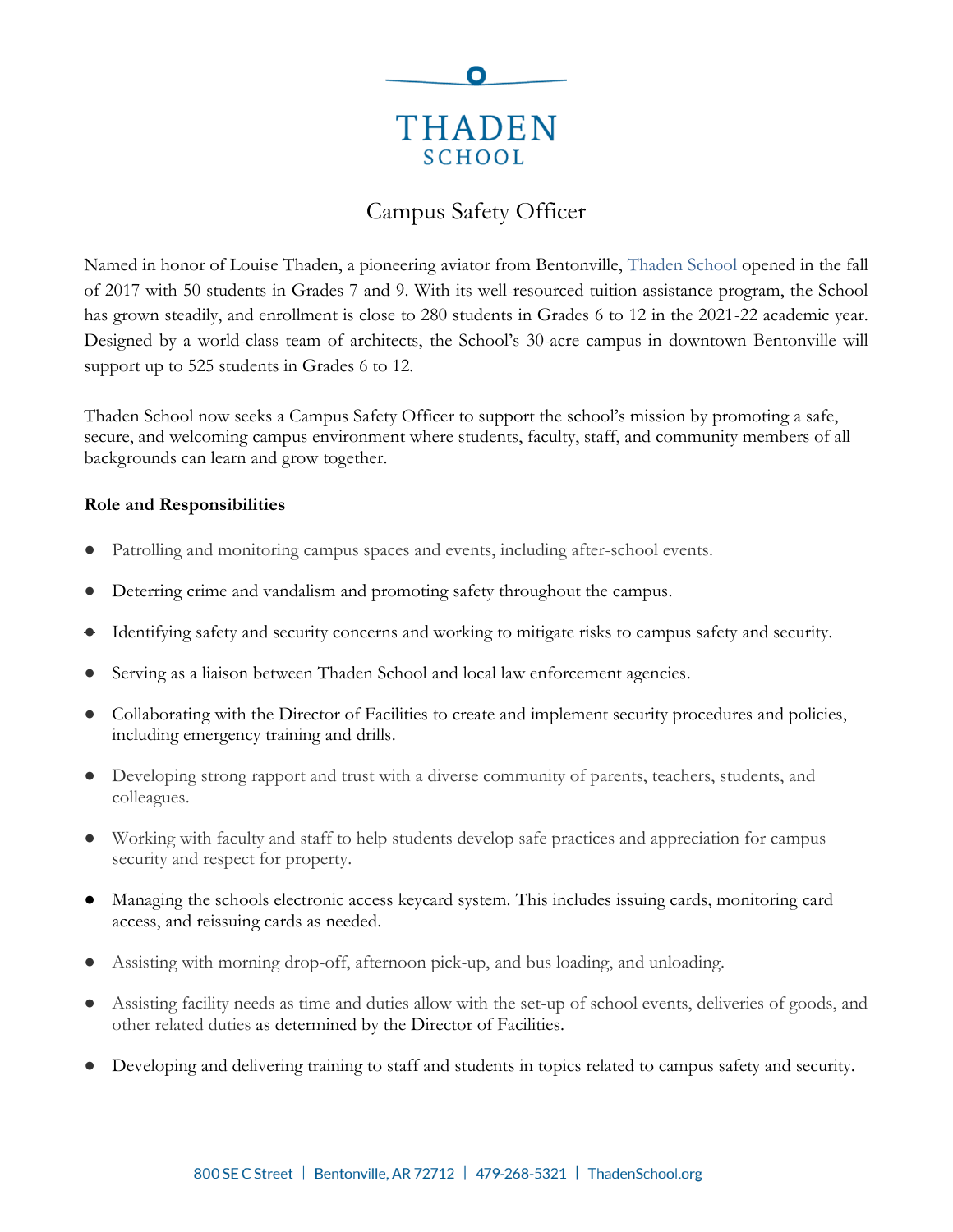## **Skills, Qualifications, and Attributes**

- Minimum of five years' experience in campus security, law enforcement, or a related field.
- Current CSSO certified with Arkansas State Police or a reserve officer with a local department (preferred).
- Ability to communicate effectively with a diverse group of students, parents, staff, faculty, and other constituents (fluency in Spanish a plus).
- Ability to prioritize effectively and work in a self-directed manner.
- Excellent judgment, poise, and discretion.
- Ability to positively represent the school in all settings and circumstances.
- Appreciation for the educational mission and culture of the school.
- A founding spirit that embraces new challenges.

## **Physical Requirements**

- Job frequently requires standing, walking, and handling objects with hands.
- Job occasionally requires reaching, climbing, stooping, kneeling, pushing, pulling, and lifting up to 50 pounds.

#### **Wage Classification**

Based on the duties and requirements above, this position will be paid as a salaried exempt employee.

#### **Applications**

Please submit your application materials through our online portal for Thaden School [Job Opportunities.](https://www.paycomonline.net/v4/ats/web.php/jobs?clientkey=E412B6EED165D3FD16DB0FF91E74B10C&session_nonce=915852c58367eb064b1ae3ce5464ff79) Applications should include a cover letter and resume. The start date is negotiable. Thaden is an equal opportunity employer and complies with all federal, state, and local laws that prohibit discrimination in employment because of race, color, national origin, citizenship, age (18 or older), religion, disability, marital status, veteran status, and sexual orientation. Applications by members of all underrepresented groups, including women and people of color, are encouraged.

Salary will be competitive within the independent school sector. All offers of employment are contingent upon successful completion of a criminal background check.

## **About the School**

A non-sectarian independent school under the direction of its own board, Thaden School offers a challenging